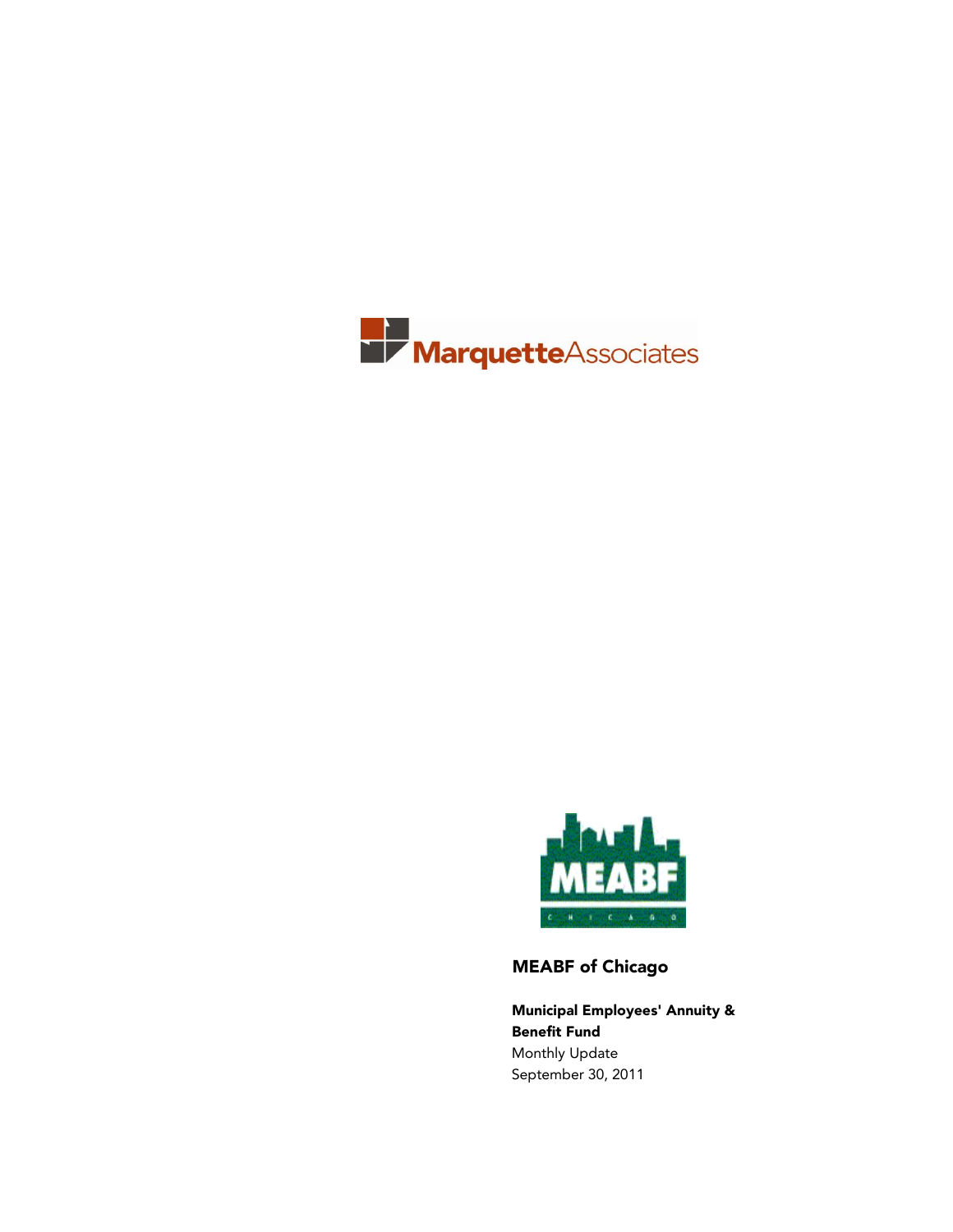## **Preliminary Market Values**

**September 30, 2011**

| <b>Asset Class</b>                 | <b>Investment Manager</b>    | <b>Market Values</b> | <b>Allocation</b> | <b>Target</b> |
|------------------------------------|------------------------------|----------------------|-------------------|---------------|
| Fixed Income - Enhanced Index      | Neuberger Berman             | \$292,531,060        | 6.2%              |               |
| Fixed Income - Core                | <b>LM</b> Capital            | \$365,980,895        | 7.7%              | 20.0%         |
| Fixed Income - Core                | <b>UBS</b>                   | \$107,201,800        | 2.3%              |               |
| Fixed Income - Intermediate        | Segall, Bryant, & Hamill     | \$334,186,311        | 7.1%              |               |
| Fixed Income - High Yield          | MacKay Shields               | \$106,778,720        | 2.3%              |               |
| Fixed Income - Opportunistic       | <b>RBC</b> Global            | \$70,737,207         | 1.5%              |               |
| Fixed Income - Senior Loan         | Symphony                     | \$88,088,832         | 1.9%              | 5.0%          |
| <b>Total Fixed Income</b>          |                              | \$1,365,504,825      | 28.8%             | 25.0%         |
| All-Cap Core Equity                | FIS Group                    | \$121,299,122        | 2.6%              | 2.0%          |
| Large-Cap Value Equity             | <b>Great Lakes</b>           | \$117,789,793        | 2.5%              | 2.0%          |
| Large-Cap Value Equity             | Rhumbline                    | \$107,076,338        | 2.3%              | 2.0%          |
| Large-Cap Core Equity              | Rhumbline                    | \$270,474,165        | 5.7%              | 5.0%          |
| Large-Cap Growth Equity            | CastleArk                    | \$118,632,752        | 2.5%              | 2.0%          |
| Large-Cap Growth Equity            | Holland                      | \$122,451,154        | 2.6%              | 2.0%          |
| Mid-Cap Core Equity                | Earnest                      | \$74,501,435         | 1.6%              | 1.7%          |
| Mid-Cap Growth Equity              | William Blair                | \$79,841,788         | 1.7%              | 1.7%          |
| Mid-Cap Growth Equity              | Geneva Capital               | \$84,139,705         | 1.8%              | 1.7%          |
| SMID-Cap Value Equity              | Ariel                        | \$92,031,475         | 1.9%              | 2.5%          |
| Small-Cap Value Equity             | Keeley                       | \$117,936,168        | 2.5%              | 2.5%          |
| <b>Total U.S. Equity</b>           |                              | \$1,306,173,895      | 27.6%             | 25.0%         |
| <b>International Core Equity</b>   | NTGI ACWI ex. U.S.           | \$248,338,055        | 5.2%              |               |
| <b>International Value Equity</b>  | LSV                          | \$132,034,283        | 2.8%              |               |
| <b>International Growth Equity</b> | MacKay Shields               | \$87,881,439         | 1.9%              | 13.0%         |
| <b>International Growth Equity</b> | <b>Walter Scott</b>          | \$95,062,527         | 2.0%              |               |
| Int'l Small-Cap Equity             | NTGI Small-Cap International | \$221,541,587        | 4.7%              | 5.0%          |
| Int'l Emerging Core Equity         | William Blair                | \$134,447,014        | 2.8%              | 2.0%          |
| <b>Total International Equity</b>  |                              | \$919,304,905        | 19.4%             | 20.0%         |
| Hedged Equity Fund of Funds        | K <sub>2</sub> Advisors      | \$230,729,865        | 4.9%              | 5.0%          |
| Hedged Equity Fund of Funds        | Rock Creek                   | \$240,799,108        | 5.1%              | 5.0%          |
| <b>Total Hedged Equity</b>         |                              | \$471,528,973        | 10.0%             | 10.0%         |
| <b>Total Private Equity</b>        |                              | \$210,426,895        | 4.4%              | 10.0%         |
| <b>Total Real Estate</b>           |                              | \$376,827,454        | $8.0\%$           | $10.0\%$      |
| Cash                               | Various Cash Accounts        | \$88,757,266         | 1.9%              |               |
| <b>Total Cash Equivalents</b>      |                              | \$88,757,266         | 1.9%              | $0.0\%$       |
|                                    |                              |                      |                   |               |
| <b>TOTAL PORTFOLIO</b>             |                              | \$4,738,524,212      | 100.0%            | 100.0%        |

 $^1$  Market value estimated using September 2011 preliminary return.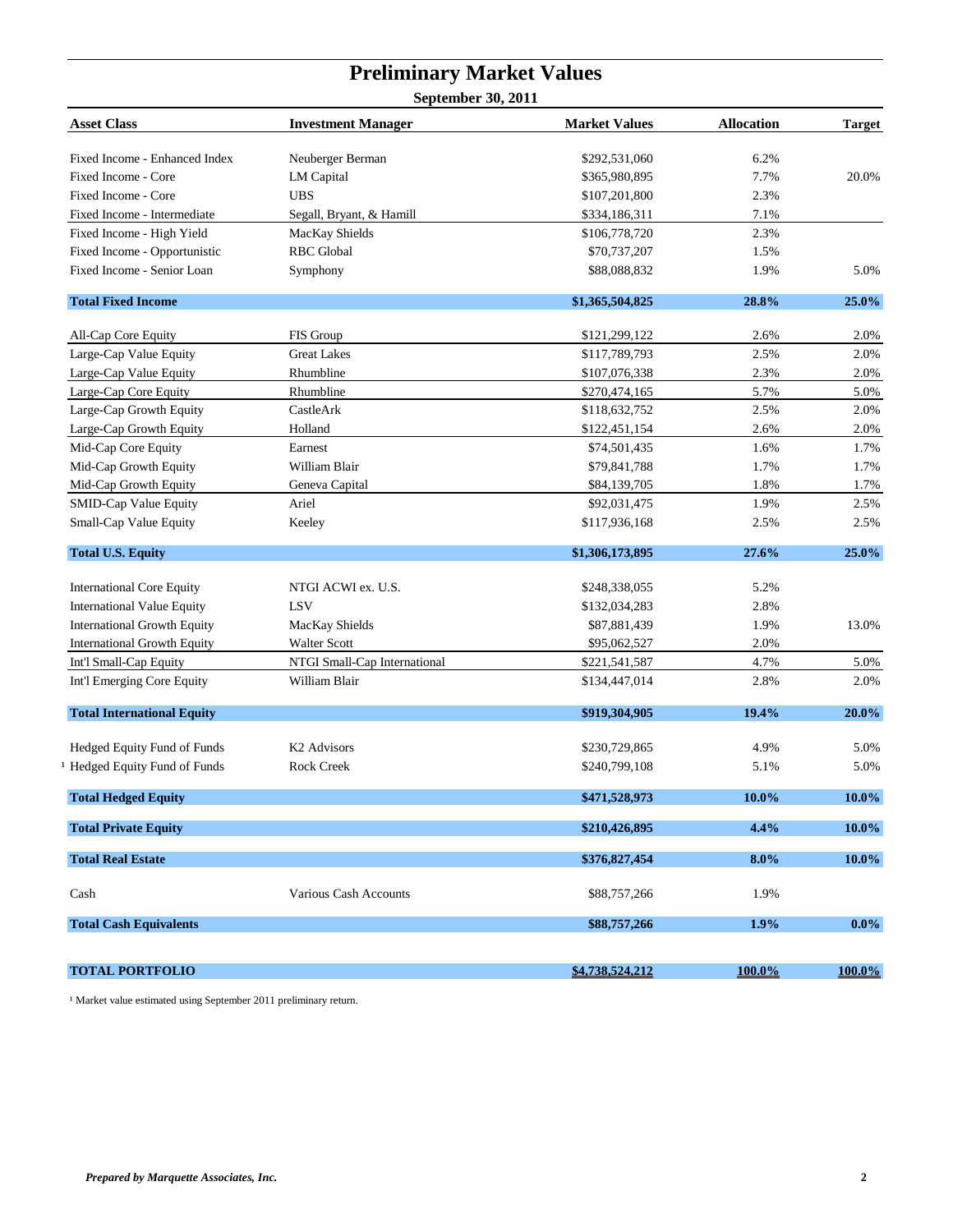# **Total Fund Preliminary Performance (Net of Fees)\***

**September 30, 2011**

Т

|                                                      |                    | <b>Annualized</b>  |              |                 |              |                    | <b>Calendar Year</b> |                |                |                      |              |                      |
|------------------------------------------------------|--------------------|--------------------|--------------|-----------------|--------------|--------------------|----------------------|----------------|----------------|----------------------|--------------|----------------------|
|                                                      | <b>Month</b>       | <b>YTD</b>         | 1 Year       | 2 Year          | 3 Year       | 4 Year             | 5 Year               | 2010           | 2009           | 2008                 | 2007         | 2006                 |
| <b>Total Fund - Gross</b><br><b>Total Fund - Net</b> | $-4.9%$<br>$-4.9%$ | $-4.7%$<br>$-4.9%$ | 1.9%<br>1.5% | 6.3%<br>$6.0\%$ | 4.5%<br>4.2% | $-1.1%$<br>$-1.4%$ | 2.0%<br>1.6%         | 14.4%<br>14.1% | 19.8%<br>19.5% | $-28.4%$<br>$-28.7%$ | 7.6%<br>7.3% | 13.0%<br>12.7%       |
| <b>Benchmark</b><br><b>Actuarial Rate of Return</b>  | $---$              | $---$              | 8.0%         | 8.0%            | 8.0%         | 8.0%               | 8.0%                 | 8.0%           | 8.0%           | 8.0%                 | 8.0%         | 8.0%                 |
| <b>Total Fixed Income Composite</b>                  | 0.2%               | 5.1%               | 4.9%         | 7.6%            | 8.4%         | 5.2%               | 5.2%                 | 8.0%           | 12.5%          | $-4.6%$              | 5.3%         | 4.6%                 |
| <b>Benchmark</b><br>BarCap Aggregate                 | 0.7%               | 6.7%               | 5.3%         | 6.7%            | 8.0%         | 6.9%               | 6.5%                 | 6.5%           | 5.9%           | 5.2%                 | 7.0%         | 4.3%                 |
| <b>Total U.S. Equity Composite</b>                   | $-8.4%$            | $-10.5%$           | 0.8%         | 7.4%            | 3.3%         | $-3.6%$            | 0.2%                 | 20.6%          | 34.7%          | $-38.7%$             | 5.4%         | 12.8%                |
| <b>Benchmark</b><br>Wilshire 5000                    | $-7.7%$            | $-9.9\%$           | 0.6%         | 5.7%            | 1.5%         | $-4.8%$            | $-0.8%$              | 17.2%          | 29.4%          | $-37.3%$             | 5.7%         | 15.9%                |
| <b>Total International Equity Composite</b>          | $-10.7%$           | $-15.6%$           | $-8.7%$      | 0.2%            | 5.9%         | $-3.2%$            | 2.6%                 | 15.3%          | 42.1%          | $-36.6%$             | 14.4%        | 30.0%                |
| <b>Benchmark</b><br><b>MSCI EAFE</b>                 | $-9.5%$            | $-15.0%$           | $-9.4%$      | $-3.3%$         | $-1.1%$      | $-9.5%$            | $-3.5%$              | 7.8%           | 31.8%          | $-43.4%$             | 11.2%        | 26.3%                |
| <b>Total Hedge Fund Composite</b>                    | $-3.7%$            | $-6.8%$            | $-2.7%$      | $-0.3%$         | $- - -$      | $- - -$            | $\sim$ $\sim$ $\sim$ | 5.3%           | $- - -$        | $- - -$              | $- - -$      | $\sim$ $\sim$ $\sim$ |
| <b>Benchmark</b><br><b>HFRX Hedged Equity</b>        | $-4.9\%$           | $-18.4%$           | $-12.7%$     | $-5.1\%$        | $-4.6%$      | $-7.3%$            | $-3.8%$              | 8.9%           | 13.1%          | $-25.5%$             | 3.2%         | 9.2%                 |

\* Current Data is preliminary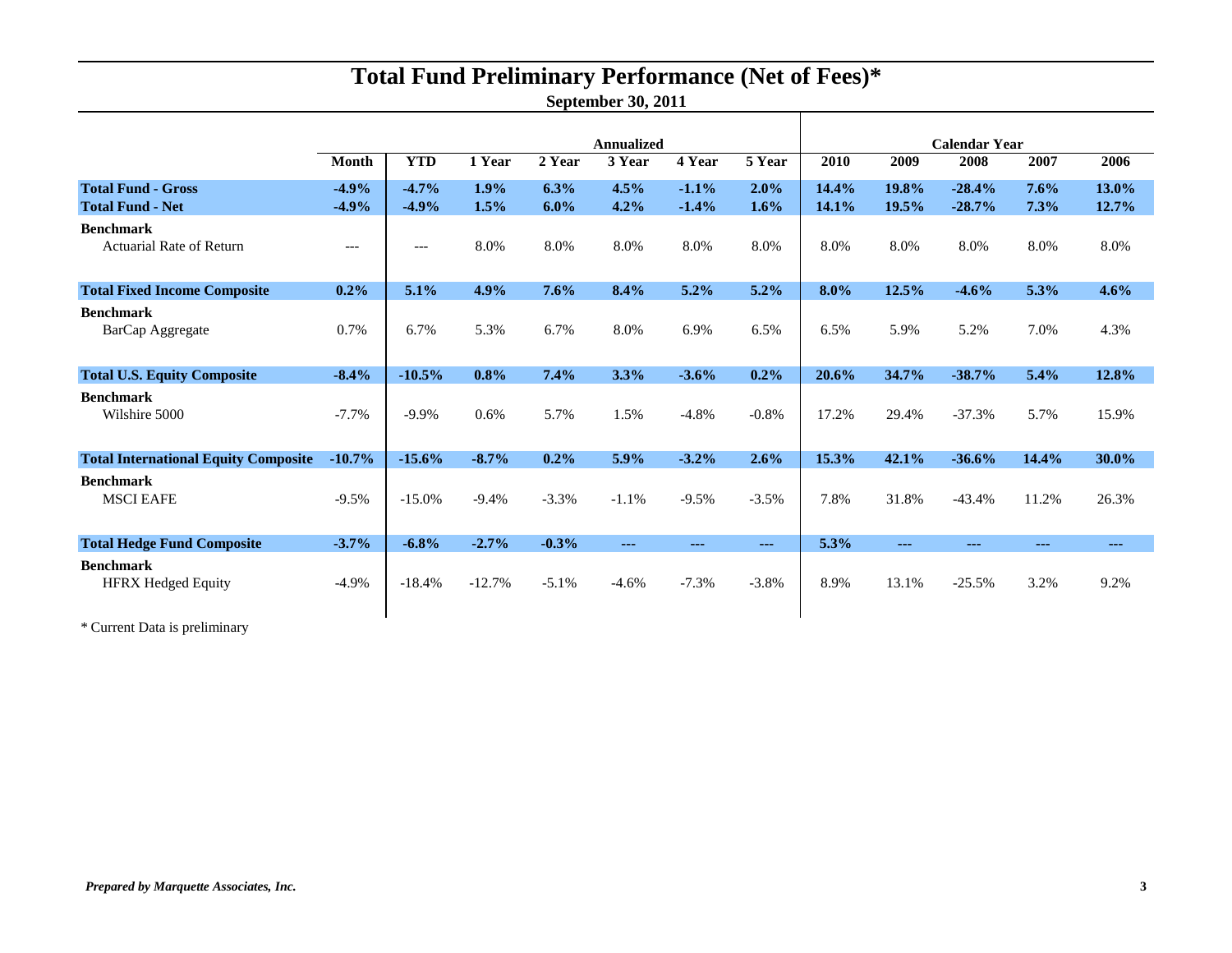### **September 30, 2011 Preliminary Annualized Fixed Income Investment Manager Performance (Gross of Fees)**

|                                                                |                    |                 |                 |                |                             |              |              | <b>Calendar Year</b> |                |                      |              |                |  |
|----------------------------------------------------------------|--------------------|-----------------|-----------------|----------------|-----------------------------|--------------|--------------|----------------------|----------------|----------------------|--------------|----------------|--|
|                                                                | Month              | <b>YTD</b>      | 1 Year          | 2 Year         | <b>Annualized</b><br>3 Year | 4 Year       | 5 Year       | 2010                 | 2009           | 2008                 | 2007         | 2006           |  |
| <b>Core Fixed Income</b>                                       |                    |                 |                 |                |                             |              |              |                      |                |                      |              |                |  |
| <b>LM</b> Capital                                              | 0.2%               | 6.3%            | 4.7%            | 6.7%           | ---                         | ---          | ---          | 6.3%                 | $---$          | ---                  | ---          | $---$          |  |
| <b>UBS</b>                                                     | 0.8%               | 5.9%            | 5.4%            | $---$          | $--$                        | $-$          | $---$        | ---                  | $--$           | ---                  | ---          | $---$          |  |
| <b>Benchmark</b><br>BarCap Aggregate                           | 0.7%               | 6.7%            | 5.3%            | 6.7%           | 8.0%                        | 6.9%         | 6.5%         | 6.5%                 | 5.9%           | 5.2%                 | 7.0%         | 4.3%           |  |
| <b>Enhanced Index Fixed Income</b>                             |                    |                 |                 |                |                             |              |              |                      |                |                      |              |                |  |
| <b>Neuberger Berman</b>                                        | 0.5%               | 6.0%            | 5.3%            | 8.2%           | 9.5%                        | 7.1%         | 6.7%         | 8.8%                 | 13.0%          | $-1.7%$              | 6.2%         | 4.5%           |  |
| <b>Benchmark</b><br>BarCap Aggregate                           | 0.7%               | 6.7%            | 5.3%            | 6.7%           | 8.0%                        | 6.9%         | 6.5%         | 6.5%                 | 5.9%           | 5.2%                 | 7.0%         | 4.3%           |  |
| <b>Intermediate Fixed Income</b>                               |                    |                 |                 |                |                             |              |              |                      |                |                      |              |                |  |
| Segall, Bryant, & Hamill                                       | 0.3%               | 5.4%            | 4.1%            | 6.4%           | ---                         | $\sim$       | ---          | 6.8%                 | $- - -$        | ---                  | ---          | ---            |  |
| <b>Benchmark</b><br>BarCap Intermediate Gov't/Credit           | $-0.1%$            | 4.9%            | 3.4%            | 5.6%           | 7.0%                        | 6.0%         | 5.9%         | 5.9%                 | 5.2%           | 5.1%                 | 7.4%         | 4.1%           |  |
| <b>High Yield Fixed Income</b>                                 |                    |                 |                 |                |                             |              |              |                      |                |                      |              |                |  |
| <b>MacKay Shields</b>                                          | $-1.6%$            | 1.6%            | 4.7%            | 9.8%           | ---                         | ---          | ---          | 12.9%                | $\cdots$       |                      |              | ---            |  |
| <b>Benchmark</b><br>BarCap High Yield<br>BarCap US HY Ba Index | $-5.0%$<br>$-2.3%$ | $-2.2%$<br>1.2% | $-0.3%$<br>2.9% | 8.7%<br>10.2%  | 13.5%<br>13.8%              | 6.9%<br>8.5% | 7.2%<br>8.0% | 14.8%<br>14.6%       | 59.4%<br>46.1% | $-26.9%$<br>$-17.5%$ | 3.2%<br>1.8% | 13.7%<br>10.1% |  |
| <b>Opportunistic Fixed Income</b>                              |                    |                 |                 |                |                             |              |              |                      |                |                      |              |                |  |
| <b>RBC</b> Global                                              | $-0.1%$            | 5.1%            | 10.3%           | $\overline{a}$ | ---                         | $\sim$       | $\cdots$     | 20.9%                | $- - -$        | ---                  | ---          | ---            |  |
| <b>Benchmark</b><br>BarCap Aggregate                           | 0.7%               | 6.7%            | 5.3%            | 6.7%           | 8.0%                        | 6.9%         | 6.5%         | 6.5%                 | 5.9%           | 5.2%                 | 7.0%         | 4.3%           |  |
| <b>Senior Loan Fixed Income</b>                                |                    |                 |                 |                |                             |              |              |                      |                |                      |              |                |  |
| <b>Symphony</b>                                                | $1.0\%$            | $0.0\%$         | 3.8%            | 6.6%           | ---                         | ---          | $---$        | 12.1%                | $\cdots$       |                      | ---          | $--$           |  |
| <b>Benchmark</b><br><b>CSFB</b> Leveraged Loan                 | 0.3%               | $-0.9%$         | 2.4%            | 6.3%           | 6.8%                        | 3.0%         | 3.2%         | 10.0%                | 44.9%          | $-28.8%$             | 1.9%         | 7.3%           |  |

Signifies Underperformance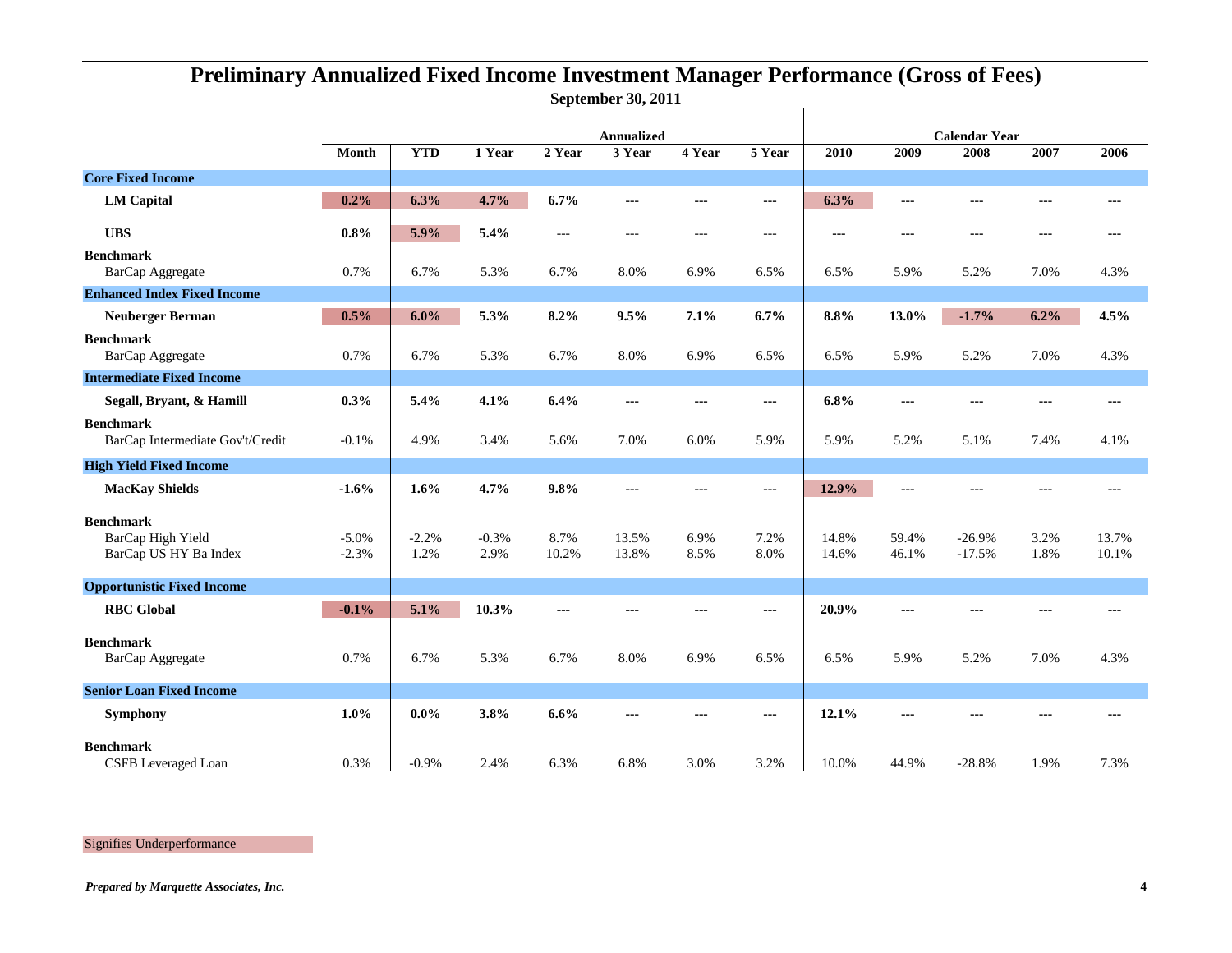|                                                                               |                      | <b>Annualized</b>    |                    |              |                    |                    | <b>Calendar Year</b> |                |                |                      |                 |                |
|-------------------------------------------------------------------------------|----------------------|----------------------|--------------------|--------------|--------------------|--------------------|----------------------|----------------|----------------|----------------------|-----------------|----------------|
|                                                                               | Month                | <b>YTD</b>           | 1 Year             | 2 Year       | 3 Year             | 4 Year             | 5 Year               | 2010           | 2009           | 2008                 | 2007            | 2006           |
| <b>All-Cap Core Equity</b>                                                    |                      |                      |                    |              |                    |                    |                      |                |                |                      |                 |                |
| <b>FIS Group</b>                                                              | $-9.6%$              | $-12.8%$             | $-1.5%$            |              | ---                | ---                | ---                  | $\overline{a}$ | ---            |                      | ---             |                |
| <b>Benchmark</b><br>50% Russell 1000 / 50% Russell 2000                       | $-9.3%$              | $-13.2%$             | $-1.3%$            | 5.2%         | 0.7%               | $-4.4%$            | $-0.9%$              | 21.4%          | 28.0%          | $-35.6%$             | 2.1%            | 17.0%          |
| <b>Large-Cap Value Equity</b>                                                 |                      |                      |                    |              |                    |                    |                      |                |                |                      |                 |                |
| <b>Great Lakes</b>                                                            | $-7.0%$              | $-6.5%$              | 1.6%               | 9.5%         | 2.2%               | $-5.0\%$           | $-0.2%$              | 18.0%          | 22.9%          | $-37.3%$             | 7.4%            | 15.5%          |
| <b>Rhumbline</b>                                                              | $-6.8\%$             | ---                  | ---                | ---          | ---                | ---                | ---                  | ---            | ---            | ---                  | ---             |                |
| <b>Benchmark</b><br>Russell 1000 Value<br>Russell Top 200 Value               | $-7.6%$<br>$-6.8%$   | $-11.2%$<br>$-10.5%$ | $-1.9%$<br>$-1.8%$ | 3.4%<br>1.9% | $-1.5%$<br>$-2.9%$ | $-7.6%$<br>$-8.9%$ | $-3.5%$<br>$-4.6%$   | 15.5%<br>11.7% | 19.7%<br>14.6% | $-36.9%$<br>$-36.1%$ | $-0.2%$<br>0.3% | 22.3%<br>23.0% |
| <b>Large-Cap Core Equity</b>                                                  |                      |                      |                    |              |                    |                    |                      |                |                |                      |                 |                |
| <b>RhumbLine</b>                                                              | $-6.8\%$             | $-8.4%$              | 1.4%               | 5.6%         | 1.5%               | $\overline{a}$     | $\sim$               | 14.8%          | 26.6%          | ---                  | $-$             | ---            |
| <b>Benchmark</b><br>S&P 500                                                   | $-7.0%$              | $-8.7%$              | 1.1%               | 5.6%         | 1.2%               | $-5.2%$            | $-1.2%$              | 15.1%          | 26.5%          | $-37.0%$             | 5.5%            | 15.8%          |
| <b>Large-Cap Growth Equity</b>                                                |                      |                      |                    |              |                    |                    |                      |                |                |                      |                 |                |
| <b>CastleArk</b>                                                              | $-7.8%$              | $-9.0\%$             | 5.4%               | $8.0\%$      | 3.7%               | $-3.2%$            | 2.4%                 | 21.7%          | 37.4%          | $-44.9%$             | 25.6%           | 5.4%           |
| <b>Holland</b>                                                                | $-6.8%$              | $-5.3%$              | 4.0%               | 9.2%         | 6.9%               | 0.7%               | 3.1%                 | 16.1%          | 40.5%          | $-33.8%$             | 9.4%            | 6.8%           |
| <b>Benchmark</b><br>Russell 1000 Growth                                       | $-7.4%$              | $-7.2%$              | 3.8%               | 8.1%         | 4.7%               | $-2.4%$            | 1.6%                 | 16.7%          | 37.2%          | $-38.4%$             | 11.8%           | 9.1%           |
| <b>Mid-Cap Core Equity</b>                                                    |                      |                      |                    |              |                    |                    |                      |                |                |                      |                 |                |
| <b>Earnest</b>                                                                | $-10.9%$             | $-12.8%$             | $-1.1%$            | 8.5%         | 3.2%               | $-1.7%$            | $\sim$               | 26.8%          | 43.3%          | $-41.4%$             | 8.7%            | ---            |
| <b>Benchmark</b><br>Russell MidCap                                            | $-9.6%$              | $-12.3%$             | $-0.9%$            | 7.9%         | 4.0%               | $-3.4%$            | 0.6%                 | 25.5%          | 40.5%          | $-41.5%$             | 5.6%            | 15.3%          |
| <b>Mid-Cap Growth Equity</b>                                                  |                      |                      |                    |              |                    |                    |                      |                |                |                      |                 |                |
| <b>Geneva Capital</b>                                                         | $-7.6%$              | $-7.9%$              | 6.5%               | ---          | ---                | $\overline{a}$     | $\sim$               | 31.0%          | $\overline{a}$ | ---                  | ---             | ---            |
| <b>William Blair</b>                                                          | $-8.8%$              | $-6.1%$              | 6.8%               | 11.2%        | 7.1%               | $-0.8\%$           | ---                  | 25.4%          | 36.2%          | $-38.4%$             | 12.8%           |                |
| <b>Benchmark</b><br>Russell MidCap Growth<br><sup>1</sup> WB Custom Benchmark | $-10.1%$<br>$-10.1%$ | $-11.6%$<br>$-11.6%$ | 0.8%<br>0.8%       | 9.2%<br>9.2% | 5.9%<br>3.0%       | $-2.8%$<br>$-2.7%$ | 1.6%<br>0.7%         | 26.4%<br>26.4% | 46.3%<br>32.8% | $-44.3%$<br>$-36.8%$ | 11.4%<br>1.4%   | 10.7%<br>16.2% |
| <b>SMID-Cap Value Equity</b>                                                  |                      |                      |                    |              |                    |                    |                      |                |                |                      |                 |                |
| Ariel                                                                         | $-13.6%$             | $-22.9%$             | $-12.3%$           | 2.5%         | 2.6%               | $-5.1%$            | $-1.4%$              | 26.6%          | 66.3%          | $-47.0%$             | $-0.3%$         | 10.2%          |
| <b>Benchmark</b><br>Russell 2500 Value                                        | $-10.7%$             | $-16.3%$             | $-4.7%$            | 4.6%         | 0.1%               | $-4.2%$            | $-1.7%$              | 24.8%          | 27.7%          | $-32.0%$             | $-7.3%$         | 20.2%          |
| <b>Small-Cap Value Equity</b>                                                 |                      |                      |                    |              |                    |                    |                      |                |                |                      |                 |                |
| Keeley                                                                        | $-10.2%$             | $-15.2%$             | $-0.8\%$           | 7.8%         | 0.6%               | $-5.5%$            | $-0.9%$              | 27.3%          | 38.9%          | $-45.2%$             | 6.1%            | 16.7%          |
| <b>Benchmark</b><br><sup>2</sup> Custom Benchmark                             | $-10.9%$             | $-18.5%$             | $-6.0%$            | 2.5%         | $-1.6%$            | $-6.7%$            | $-2.9%$              | 24.5%          | 29.2%          | $-38.4%$             | $-1.4%$         | 20.2%          |

#### **September 30, 2011 Preliminary Annualized U.S. Equity Investment Manager Performance (Gross of Fees)**

<sup>1</sup> Custom Benchmark is currently Russell MidCap Growth. Before 6/1/09, it is Russell 2500.

² Custom Benchmark is currently Russell 2000 Value. Before 8/1/09, it is Russell MidCap Value.

Signifies Underperformance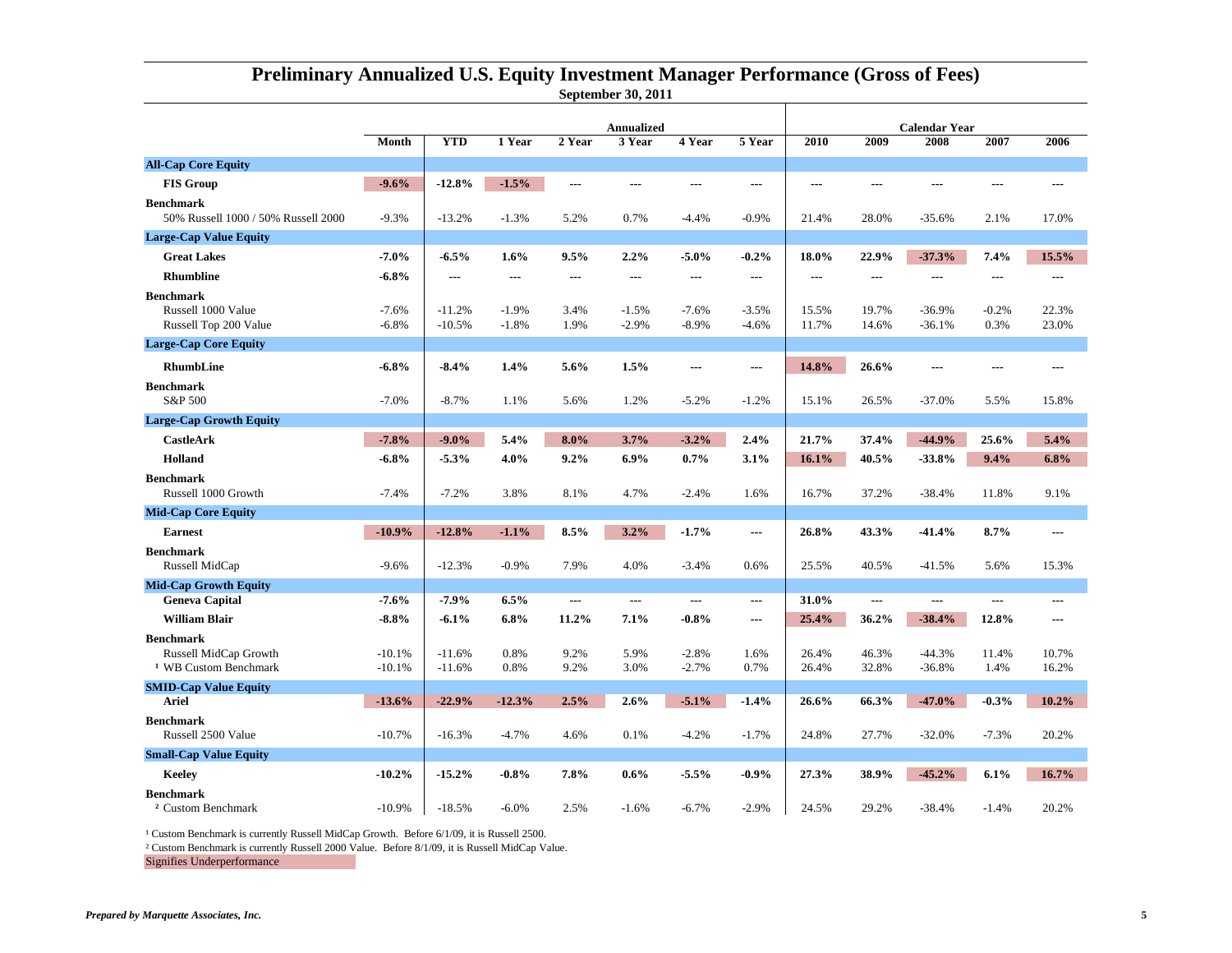## **September 30, 2011 Preliminary Annualized International and Hedged Equity Investment Manager Performance (Gross of Fees)**

|                                                 | Month              | <b>YTD</b>          | 1 Year           | 2 Year          | <b>Annualized</b><br>3 Year | 4 Year             | 5 Year             | 2010          | 2009           | <b>Calendar Year</b><br>2008 | 2007         | 2006          |
|-------------------------------------------------|--------------------|---------------------|------------------|-----------------|-----------------------------|--------------------|--------------------|---------------|----------------|------------------------------|--------------|---------------|
| <b>International Core Equity</b>                |                    |                     |                  |                 |                             |                    |                    |               |                |                              |              |               |
| NTGI ACWI ex. U.S.                              | $-11.1%$           | $-16.5%$            | $-10.5%$         | $-1.8%$         | ---                         | $--$               | ---                | 11.4%         | 41.7%          | $\sim$                       | ---          | $\cdots$      |
| <b>Benchmark</b><br>MSCI ACWI ex. U.S.          | $-11.1%$           | $-16.5%$            | $-10.4%$         | $-1.6%$         | 1.0%                        | $-7.9%$            | $-1.1%$            | 11.6%         | 42.1%          | $-47.1%$                     | 14.1%        | 23.9%         |
| <b>International Value Equity</b>               |                    |                     |                  |                 |                             |                    |                    |               |                |                              |              |               |
| <b>LSV</b>                                      | $-9.0\%$           | $-13.8%$            | $-7.1%$          | $-1.4%$         | 1.3%                        | $-8.7%$            | $-3.1%$            | 12.6%         | 35.3%          | $-44.8%$                     | 2.7%         | 32.6%         |
| <b>Benchmark</b><br><b>MSCI EAFE Value</b>      | $-8.2%$            | $-14.5%$            | $-10.0\%$        | $-5.9%$         | $-1.7%$                     | $-10.5%$           | $-4.8%$            | 3.3%          | 34.2%          | $-44.1%$                     | 6.0%         | 30.4%         |
| <b>International Growth Equity</b>              |                    |                     |                  |                 |                             |                    |                    |               |                |                              |              |               |
| <b>MacKay Shields</b>                           | $-10.1%$           | $-14.7%$            | $-9.8%$          | $-4.7%$         | 0.8%                        | $-4.7%$            | $0.0\%$            | 5.9%          | 21.8%          | $-25.0%$                     | 7.5%         | 32.5%         |
| <b>Walter Scott</b>                             | $-8.4%$            | $-10.9%$            | $-5.4%$          | 1.6%            | 3.0%                        | $-2.9%$            | 1.6%               | 12.3%         | 30.6%          | $-33.5%$                     | 12.9%        | 19.9%         |
| <b>Benchmark</b><br><b>MSCI EAFE Growth</b>     | $-10.8%$           | $-15.4%$            | $-8.8%$          | $-0.6%$         | $-0.6%$                     | $-8.5%$            | $-2.2%$            | 12.3%         | 29.4%          | $-42.7%$                     | 16.5%        | 22.3%         |
| <b>International Small-Cap Equity</b>           |                    |                     |                  |                 |                             |                    |                    |               |                |                              |              |               |
| <b>NTGI Small-Cap International</b>             | $-11.3%$           | $-15.9%$            | $-5.1%$          | 2.7%            | ---                         | $- - -$            | ---                | 24.5%         | 51.0%          | $\sim$ $\sim$ $\sim$         | ---          | $- - -$       |
| <b>Benchmark</b><br>MSCI World ex USA Small-Cap | $-11.5%$           | $-16.4%$            | $-5.6%$          | 2.3%            | 6.3%                        | $-6.1%$            | $-1.2%$            | 24.5%         | 50.8%          | $-47.0%$                     | 1.5%         | 19.3%         |
| <b>International Emerging Core Equity</b>       |                    |                     |                  |                 |                             |                    |                    |               |                |                              |              |               |
| <b>William Blair</b>                            | $-12.3%$           | $-19.3%$            | $-14.3%$         | 5.2%            | 6.9%                        | $-7.7%$            | 2.3%               | 24.8%         | 80.1%          | $-61.7%$                     | 35.1%        | 41.0%         |
| <b>Benchmark</b><br><b>MSCI EM</b>              | $-14.6%$           | $-21.9%$            | $-16.2%$         | 0.4%            | 6.3%                        | $-5.4%$            | 4.9%               | 18.9%         | 78.5%          | $-53.3%$                     | 39.4%        | 32.2%         |
| <b>Hedged Equity Fund of Funds</b>              |                    |                     |                  |                 |                             |                    |                    |               |                |                              |              |               |
| <b>K2 Advisors</b>                              | $-4.2%$            | $-8.3%$             | $-3.9%$          | $-1.6%$         | ---                         | ---                | ---                | 4.5%          | ---            | $- -$                        | ---          | ---           |
| <b>Rock Creek</b>                               | $-3.3%$            | $-5.3%$             | $-1.6%$          | 1.0%            | ---                         | ---                | ---                | 6.0%          | ---            | $\sim$                       | ---          | $- - -$       |
| <b>Benchmark</b>                                |                    |                     |                  |                 |                             |                    |                    |               |                |                              |              |               |
| <b>HFRX Hedged Equity</b><br>Wilshire 5000      | $-4.9%$<br>$-7.7%$ | $-18.4%$<br>$-9.9%$ | $-12.7%$<br>0.6% | $-5.1%$<br>5.7% | $-4.6%$<br>1.5%             | $-7.3%$<br>$-4.8%$ | $-3.8%$<br>$-0.8%$ | 8.9%<br>17.2% | 13.1%<br>29.4% | $-25.5%$<br>$-37.3%$         | 3.2%<br>5.7% | 9.2%<br>15.9% |

Signifies Underperformance